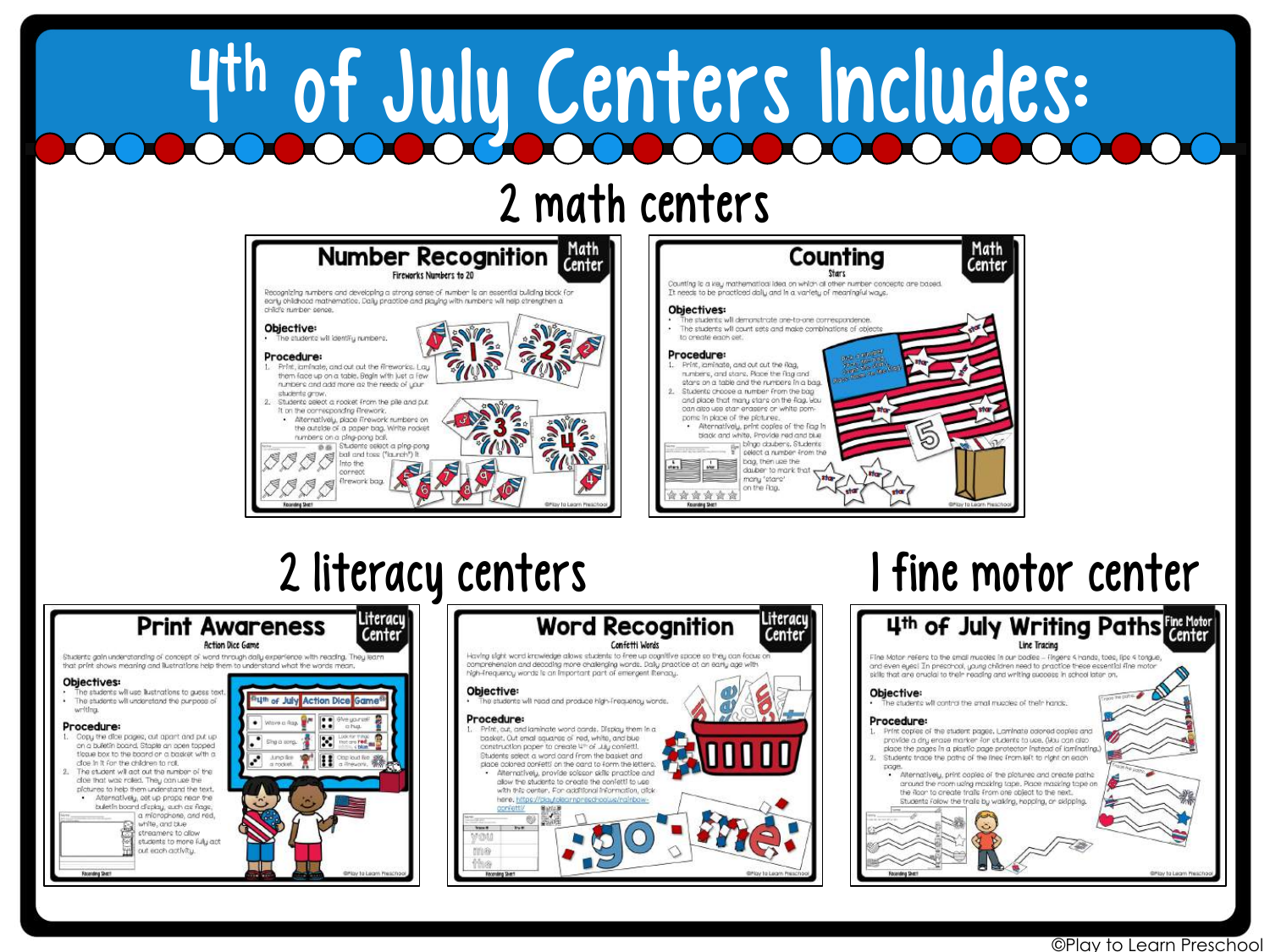# Number Recognition Fireworks Numbers to 20



Recognizing numbers and developing a strong sense of number is an essential building block for early childhood mathematics. Daily practice and playing with numbers will help strengthen a child's number sense.

#### Objective:

The students will identify numbers.

#### Procedure:

- 1. Print, laminate, and cut out the fireworks. Lay them face up on a table. Begin with just a few numbers and add more as the needs of your students grow.
- 2. Students select a rocket from the pile and put it on the corresponding firework.
	- Alternatively, place firework numbers on the outside of a paper bag. Write rocket numbers on a ping-pong ball.



Students select a ping-pong ball and toss ("launch") it

into the correct firework bag.

©Play to Learn Preschool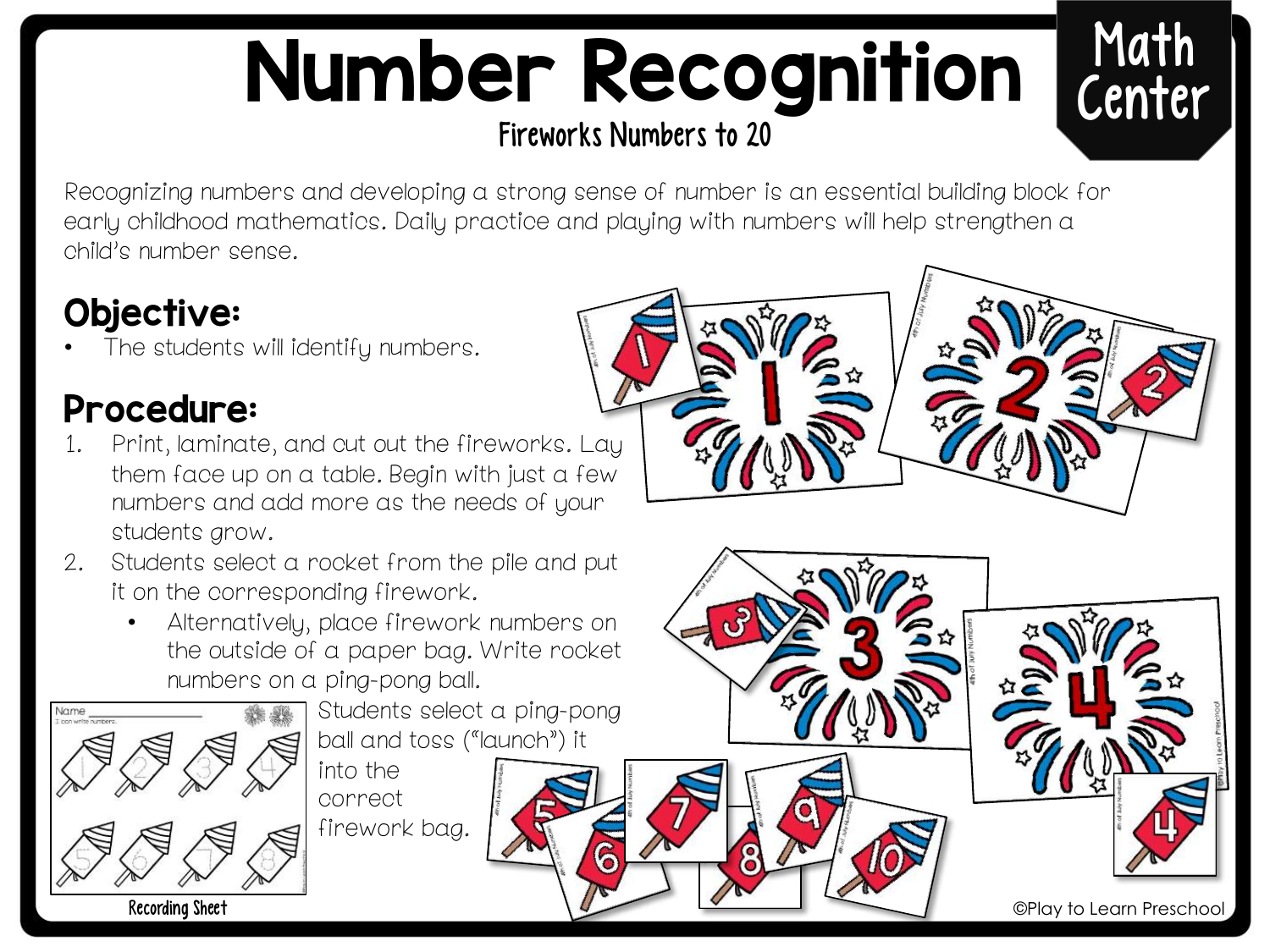# Counting

**Pick a number** pick a number.<br>From the bag. Pick a the bag.<br>From the stars<br>Count the stars<br>Place them on the flag!

**Stran** 

**Stra** 

**stigli** 

iЮ

**Stran** 

Counting is a key mathematical idea on which all other number concepts are based. It needs to be practiced daily and in a variety of meaningful ways.

### Objectives:

- The students will demonstrate one-to-one correspondence.
- The students will count sets and make combinations of objects to create each set.

#### Procedure:

- 1. Print, laminate, and cut out the flag, numbers, and stars. Place the flag and stars on a table and the numbers in a bag.
- 2. Students choose a number from the bag and place that many stars on the flag. You can also use star erasers or white pompoms in place of the pictures.
	- Alternatively, print copies of the flag in black and white. Provide red and blue



Recording Sheet

bingo daubers. Students select a number from the bag, then use the dauber to mark that **Strar** many 'stars' on the flag.



©Play to Learn Preschool

**sticr**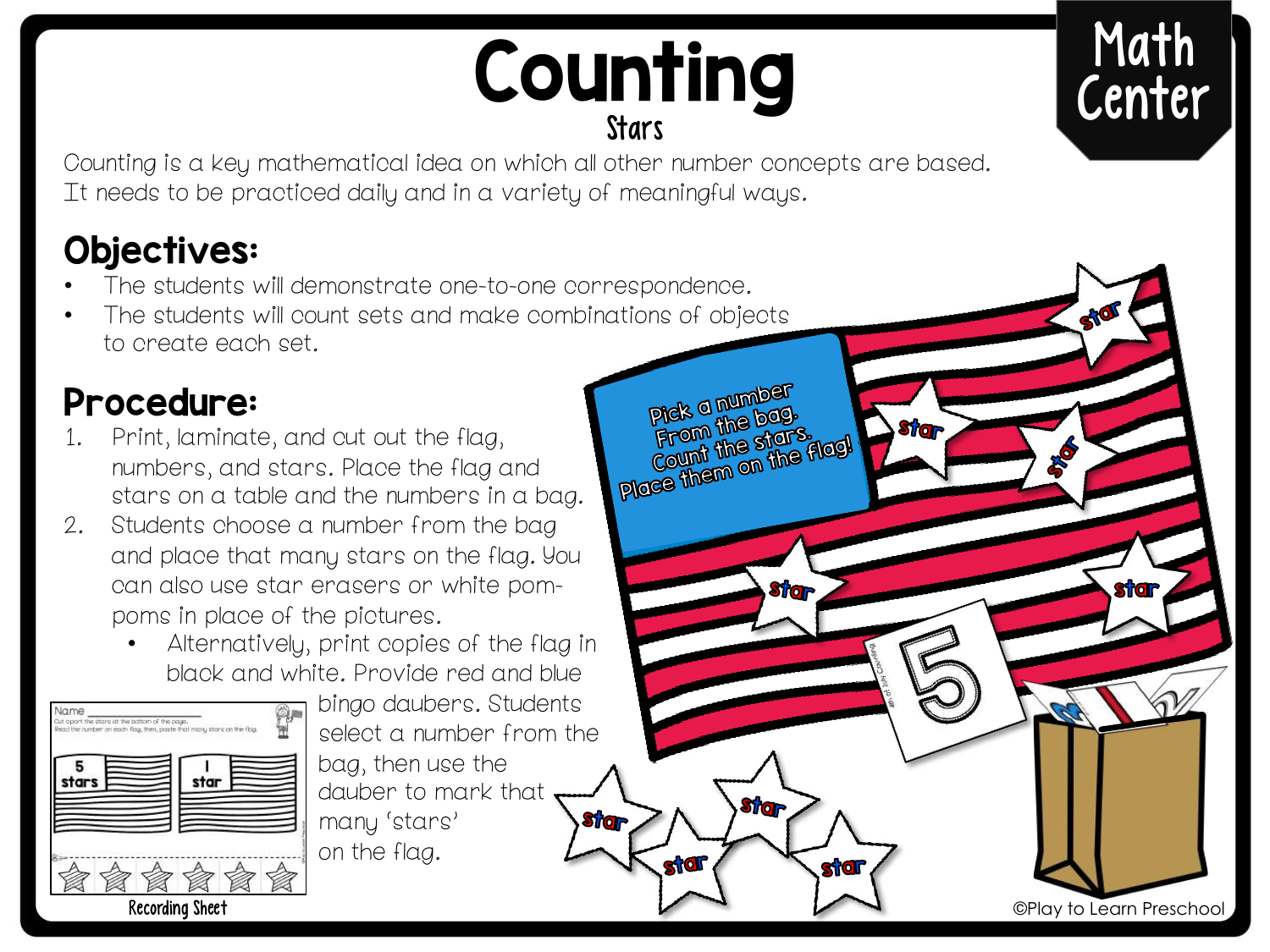# Print Awareness

#### Action Dice Game

# Literacy Center

Students gain understanding of concept of word through daily experience with reading. They learn that print shows meaning and illustrations help them to understand what the words mean.

### Objectives:

- The students will use illustrations to guess text.
- The students will understand the purpose of writing.

#### Procedure:

- 1. Copy the dice pages, cut apart and put up on a bulletin board. Staple an open topped tissue box to the board or a basket with a dice in it for the children to roll.
- 2. The student will act out the number of the dice that was rolled. They can use the pictures to help them understand the text.
	- Alternatively, set up props near the bulletin board display, such as flags,

| Draw a ploture below. | What was your favorite thing to do in the cotion dios game? |  |
|-----------------------|-------------------------------------------------------------|--|
|                       |                                                             |  |
|                       |                                                             |  |
|                       |                                                             |  |
|                       |                                                             |  |
|                       |                                                             |  |
|                       |                                                             |  |
|                       |                                                             |  |
|                       |                                                             |  |

a microphone, and red, white, and blue streamers to allow students to more fully act out each activity.



Recording Sheet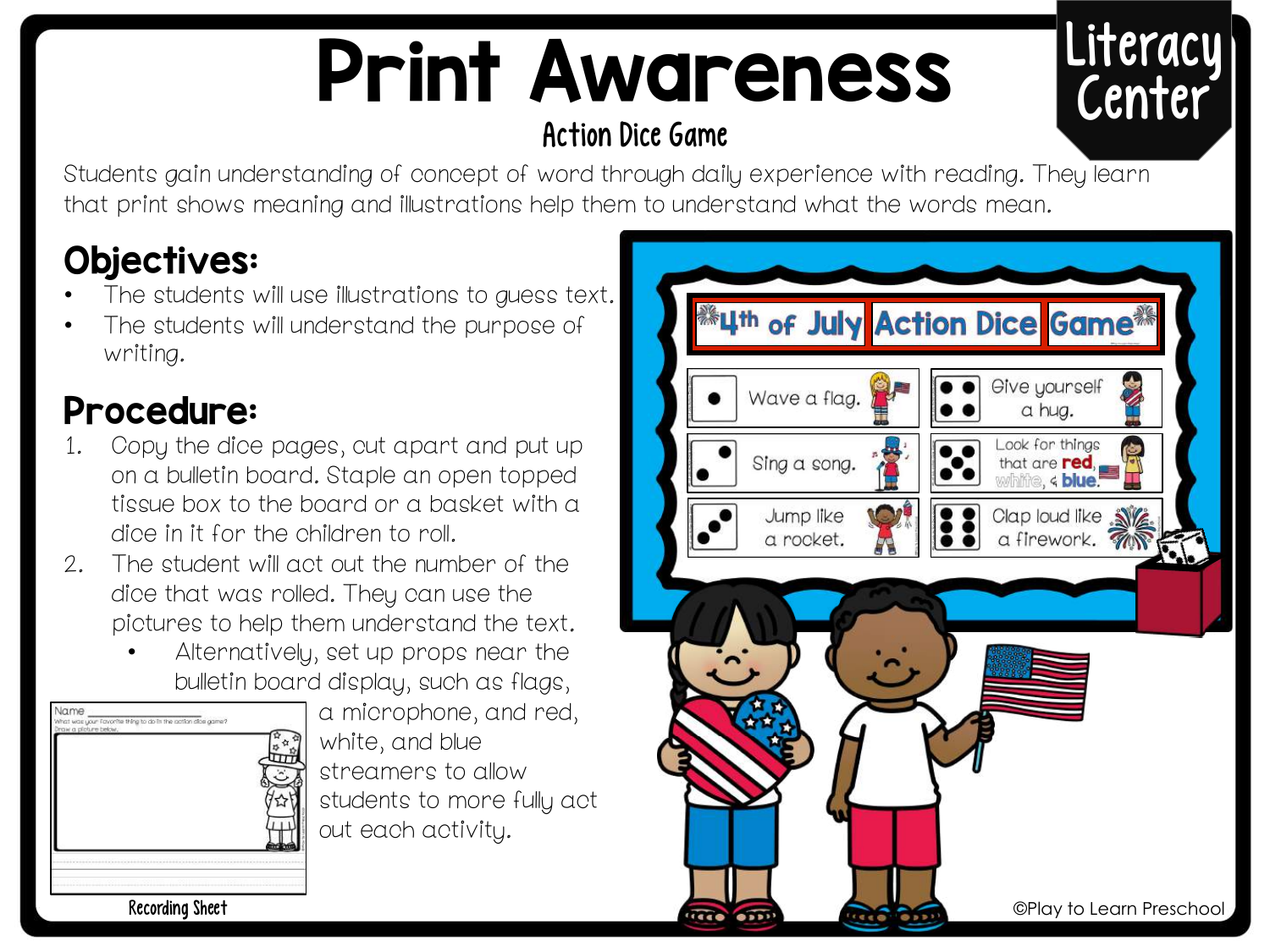# Word Recognition Confetti Words

# Literacy Center

Having sight word knowledge allows students to free up cognitive space so they can focus on comprehension and decoding more challenging words. Daily practice at an early age with high-frequency words is an important part of emergent literacy.

#### Objective:

The students will read and produce high-frequency words.

#### Procedure:

- 1. Print, cut, and laminate word cards. Display them in a basket. Cut small squares of red, white, and blue construction paper to create 4th of July confetti. Students select a word card from the basket and place colored confetti on the card to form the letters.
	- Alternatively, provide scissor skills practice and allow the students to create the confetti to use with this center. For additional information, click [here. https://playtolearnpreschool.us/rainbow-](https://playtolearnpreschool.us/rainbow-confetti/)



JU U U U